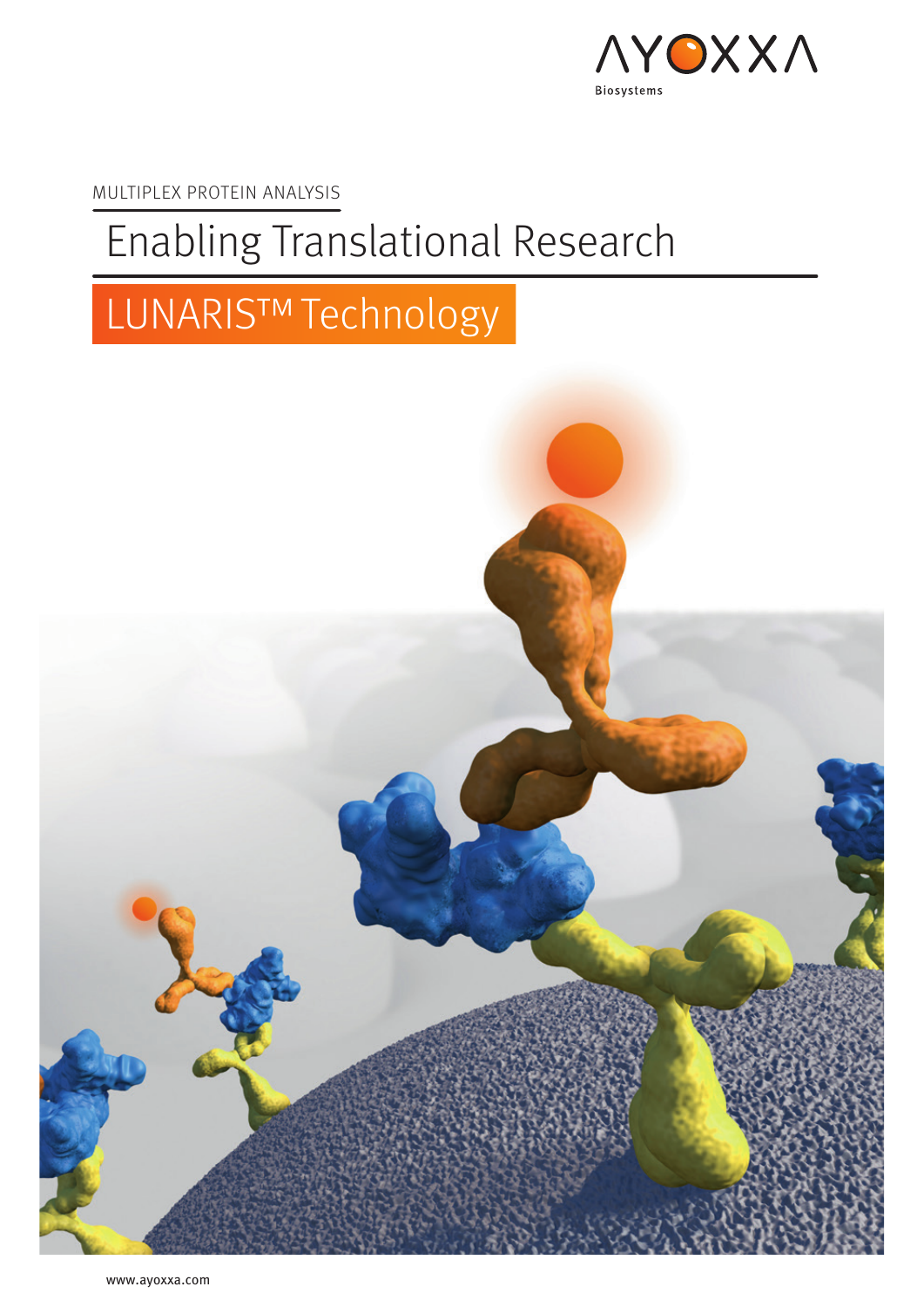

### Planar Bead-based Detection Unique benefits from a simple idea

ELISAs are today's standard for detecting single proteins – quantitative and specific, they are foundational in protein research. LUNARIS™ Technology delivers highly sensitive and simultaneous **quantification of multiple proteins** in a single, small-volume sample.

LUNARIS™ is a unique platform for multiplex protein analysis that merges the **benefits of antibody-coated microbeads and a planar microarray format.** Fluorescence signals of bound target proteins are recorded by high-resolution imaging generating precise and robust data.

- > Planar microarray format allows **low sample volumes** down to 3 µL
- > Seeing is believing **image-based readout** and analysis
- **No signal quenching** or aggregation effects typical of flow-based systems



**b) Array format** Beads are deposited in microcavities on a planar surface.

### Modular and Versatile BioChips Your assay setup and throughput

LUNARIS™ BioChips are robust precision devices designed to serve the experiment setup needs of researchers in **academic, industry,** and **clinical settings.** 

The **modular assembly** of BioChips on a LUNARIS™ BaseFrame **allows flexible sample throughput** in a standard MTP format for efficient use of resources and samples.

LUNARIS™ BioChips, BaseFrames, and Lid are produced under strict **German manufacturing standards** for optimal performance and durability.

The LUNARIS™ BaseFrame 384 holds up to four 96-well BioChips, to flexibly accommodate between 96 and 384 samples per run in a tailored, cost-effective assay layout.

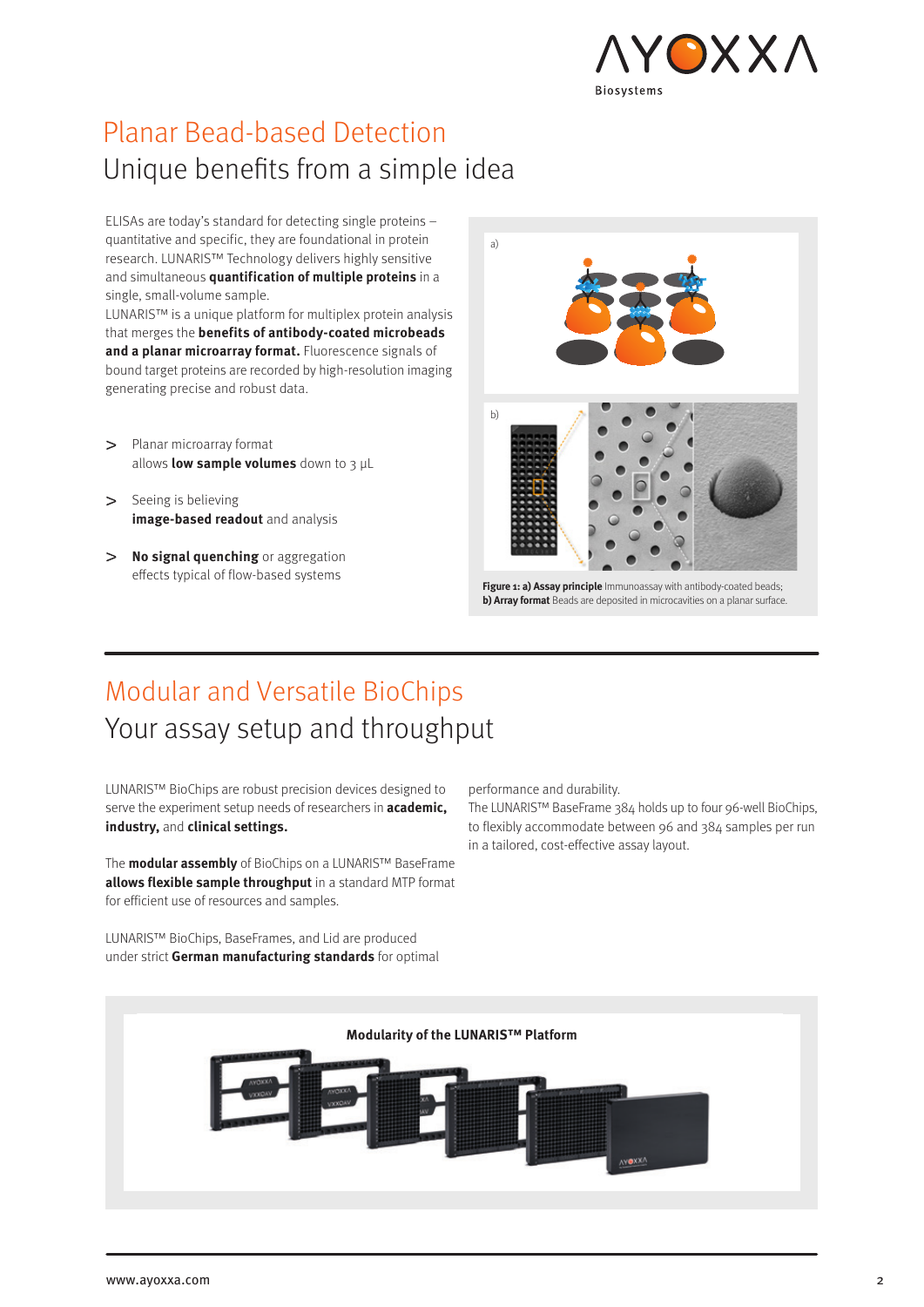

## Stringent Data Quality Standards

Data quality that eases method transfer from lab to clinic

The elegant simplicity of LUNARIS™ Technology results in **superior data quality** by design. The **readout is image-based**, providing a direct one-to-one link between analyte presence and recorded signal – **down to pg/mL** amounts and with a **dynamic range over three to four log scales**. Furthermore, the data analysis is designed to preserve information transparency from signal detection to results evaluation.

The outcome is exceptional data quality that meets international regulatory standards and facilitates the **transfer of research findings to clinical applications**.

#### **High quality** antibody pairs  $\geq$

- Thorougly tested and **confirmed performance** of each kit (accuracy, precision, linearity)
- **Minimized** sample matrix effects and **cross-reactivity**



(Validation data shown are from the LUNARIS™ Mouse 12-Plex Th17 Kit)

## Facilitating Translational Medicine Current focus areas

Our portfolio of LUNARIS™ Kits is designed to **measure multiple protein biomarkers** in a **variety of clinically relevant sample types**, granting insights into disease causes and potential therapies, and advancing translational proteomics at all stages from lab to clinic.

#### **Inflammation**

Understanding mechanisms and effects of inflammation can inform a range of medical questions in allergy management, autoimmunity, intra- and extracellular pathology, cell-mediated and humoral immune responses. Our inflammation cluster of LUNARIS™ Kits targets meaningful selections of secreted and soluble cytokines implicated in T cell differentiation and effector functions.

#### **Ophthalmology**

 $\textcircled{\small\bf 0}$ 

#### Research over the last few decades has uncovered a growing number of biomarkers of eye diseases and dysfunctions that have proven indispensable as diagnostic and therapeutic indicators.The ophthalmology cluster of LUNARIS™ Kits constitutes a trailblazing solution for examining cytokines, angiogenesis markers, and chemokines associated with eye pathologies because they enable analyte detection in rare, low-volume and even viscous ocular samples from human clinical interventions or mouse models.



#### **Immuno-Oncology**

Cytokine profiles offer a telltale snapshot of immune function that can inform treatment decisions in next-generation cancer therapies. Sensitive detection of cytokines can reveal susceptibility of cancer tumors to immune-based strategies like adoptive T cell-mediated immunotherapy, or to antibody-based cancer drugs. Our immuno-oncology cluster of LUNARIS™ Kits enables sensitive detection of multiple relevant cytokines in a single, small, minimally invasive biofluid sample.